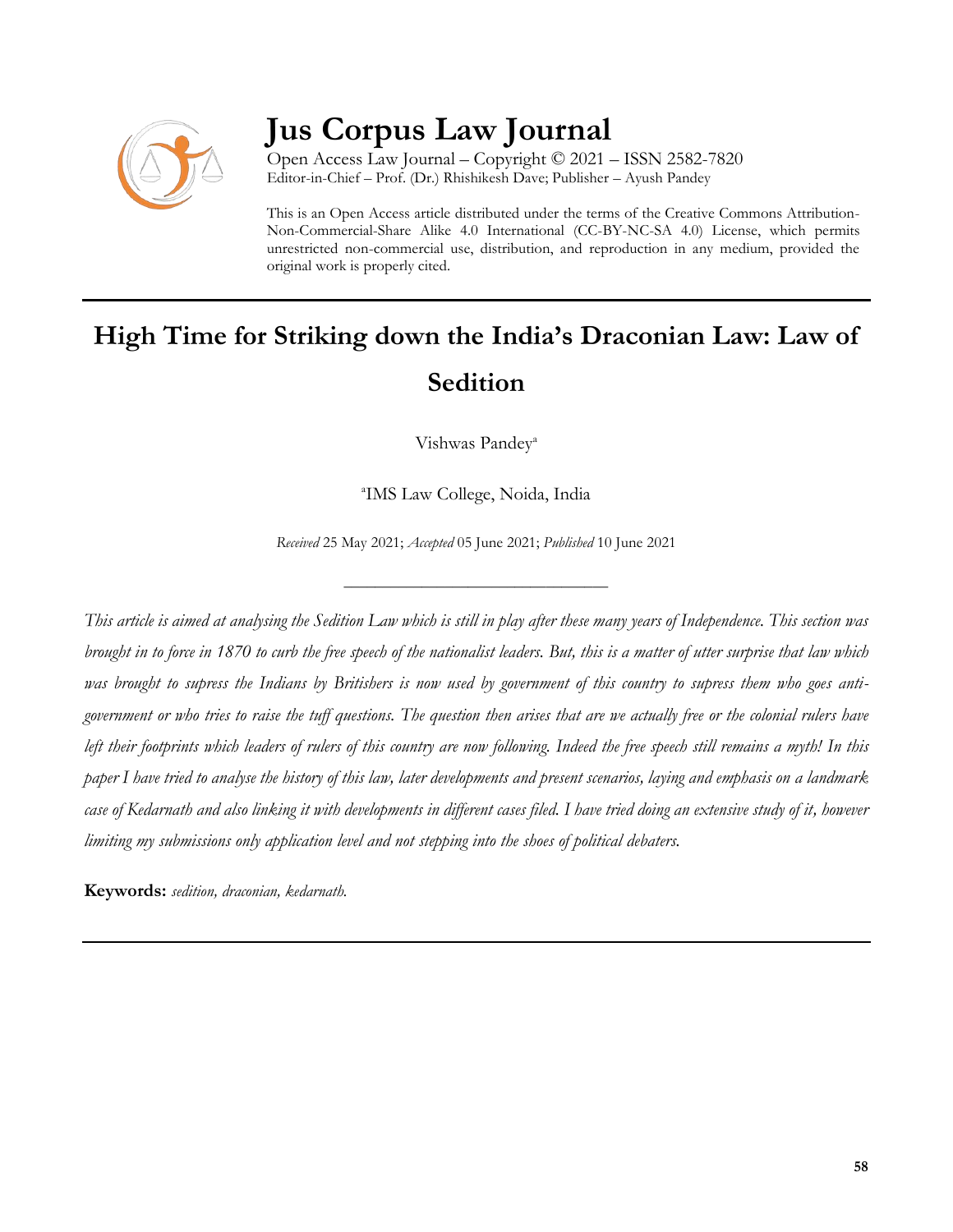### **INTRODUCTION**

Quoting former Justice Minister<sup>1</sup> of UK, presenting his views on this sedition law "Sedition and seditious and defamatory libel are arcane offences – from a bygone era when freedom of expression wasn't seen as the right it is today.... The existence of these obsolete offences in this country had been used by other countries as justification for the retention of similar laws which have been actively used to suppress political dissent and restrict press freedom...Abolishing these offences will allow the UK to take a lead in challenging similar laws in other countries, where they are used to suppress free speech". It is one of the most surprising fact that the law which was imposed during the British India, basically for the selfish purpose of the then rulers, is still continued in "free and independent India". However the countries like UK, US, Australia have already abolished this law. The demand for quashing down this law is not a new demand but we have a deep rooted history behind this. But the argument of striking it down has again taken air after The Apex Court quashed the FIR in Vinod Dua's Case. Consequently, Justice Chandrachud too gave a remark while he was hearing a petition on Covid Management. Chandrachud says "a news report yesterday showed that dead bodies were being thrown in river. I don't know if a sedition case has been filed against the news channel yet or not, which again portrays a different story of this law. The statement by Justice Chandrachud reveals that it is well in cognizance of apex court also that these laws are being used as a tool by the government for curbing the free speech. However, the debates of Section 124A<sup>2</sup> being Unconstitutional as being in the contravention with article 19(1) is not new. The Apex court has been very instrumental time and again for drawing the thin margin between the seditious statements and between the hard criticising statements.

In the landmark case of Kedarnath<sup>3</sup>, Supreme Court upheld the Constitutional Validity of Section 124A, but also attempted to restrict its scope for misuse. A data of NCRB says that the

 $\overline{\phantom{a}}$ 

<sup>1</sup> Prasun Sonwalker, 'Sedition law in UK abolished in 2009, continues in India' (*Hindustan Times*, 16 February 2016) [<https://www.hindustantimes.com/world/sedition-law-in-uk-abolished-in-2009-continues-in](https://www.hindustantimes.com/world/sedition-law-in-uk-abolished-in-2009-continues-in-india/story-Pkrvylv6J0T3ddY8uqvKsO.html)[india/story-Pkrvylv6J0T3ddY8uqvKsO.html>](https://www.hindustantimes.com/world/sedition-law-in-uk-abolished-in-2009-continues-in-india/story-Pkrvylv6J0T3ddY8uqvKsO.html) accessed 15 May 2021

<sup>2</sup> Indian Penal Code 1860, s 124a

<sup>3</sup> *Kedar Nath Singh v State of Bihar* AIR 1962 SC 955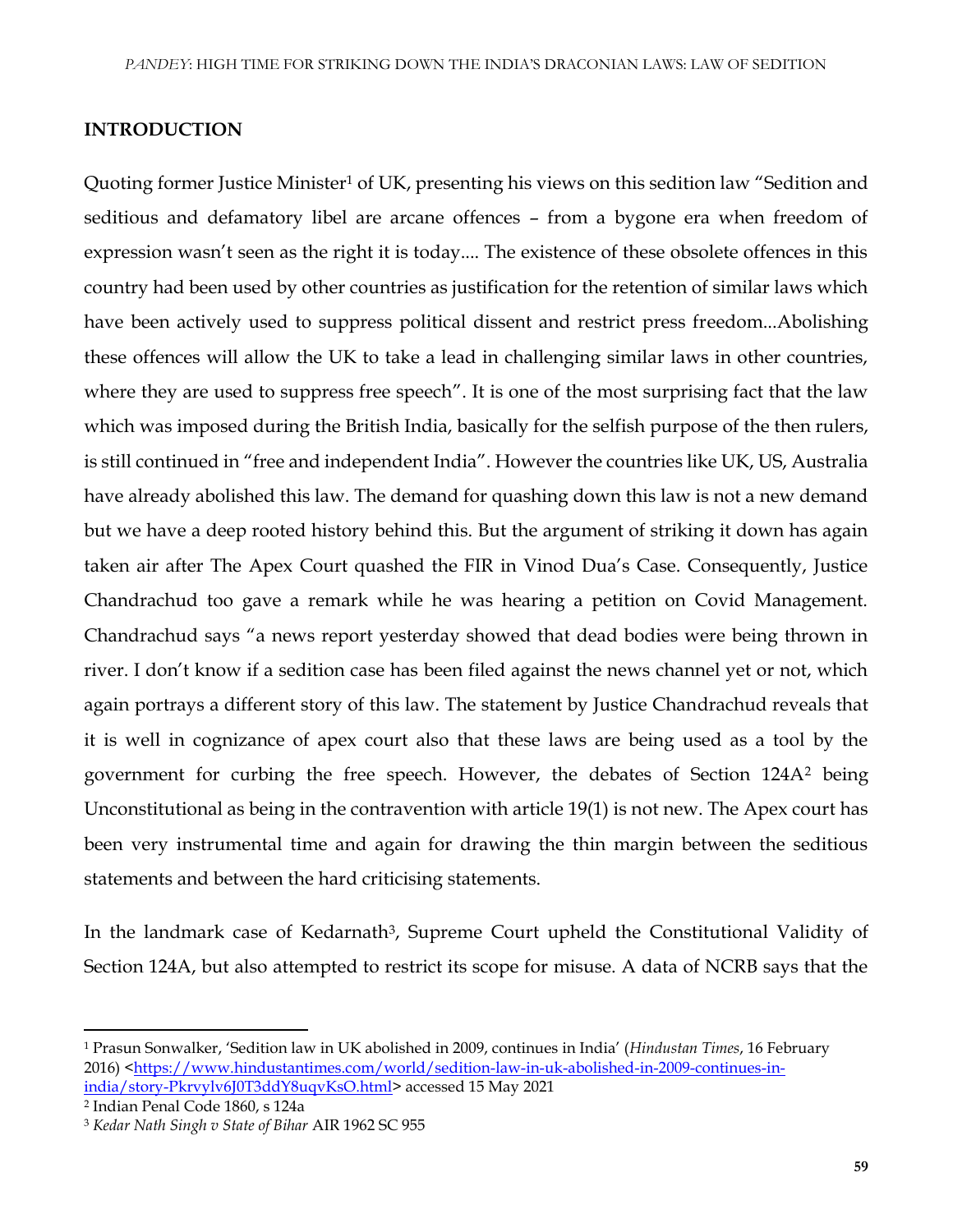conviction rate was 3.3 % in 2019. This shows the instrumentality of our courts, but the problem is not with this. The basic problem lies because of the process. Firstly, the offence of Sedition is being triable by Sessions Court and the procedure of getting acquittal in such offence from this court becomes problematic. Secondly, it not the law that punishes but the judicial process that makes the person punishable. Though the conviction rate is too low but getting a stay or getting the FIR quashed is again a long time taking process. This law has been widely used not only by the present government but also by the previous governments for curbing free speech of people and of media. Also, it is important to analyse this law from a different angle. The words used in this section is 'against the Government', and not against the one who governs. The broader interpretation also says that the legally established government. Since in the case of Kedarnath it was held as a valid ground of restriction so we shall be also analysing article 19 (2) which lays down the reasonable restrictions on freedom of speech, nowhere expressly mentions sedition categorically but however the phrase 'incitement to an offence' makes it a restriction again, but the word mentioned in article 19 (2) is State. The restrictions have been laid down for protecting state and not the rulers of the State. But this Draconian law has been used for long by the leader of the political parties for their personal vendetta.

### **HISTORY OF LAW**

The idea of this law can be traced back to 1837, when first time it was seen in the drafts of Lord Macaulay, but in 1860 when bill was actually to be implemented it was found omitted. Later in 1870, by way of amendment re-added this part. But there were many notable differences that could be seen in newly added section. Majorly three differences were there which is very important here to be examined as it actually explains the intention of the colonial rulers behind bringing this section.

1. Previously, 'exciting or attempting to excite the feeling of disaffection' was only considered as offence but dramatically in the new law feeling of hatred or contempt was also brought in the ambit of punishment.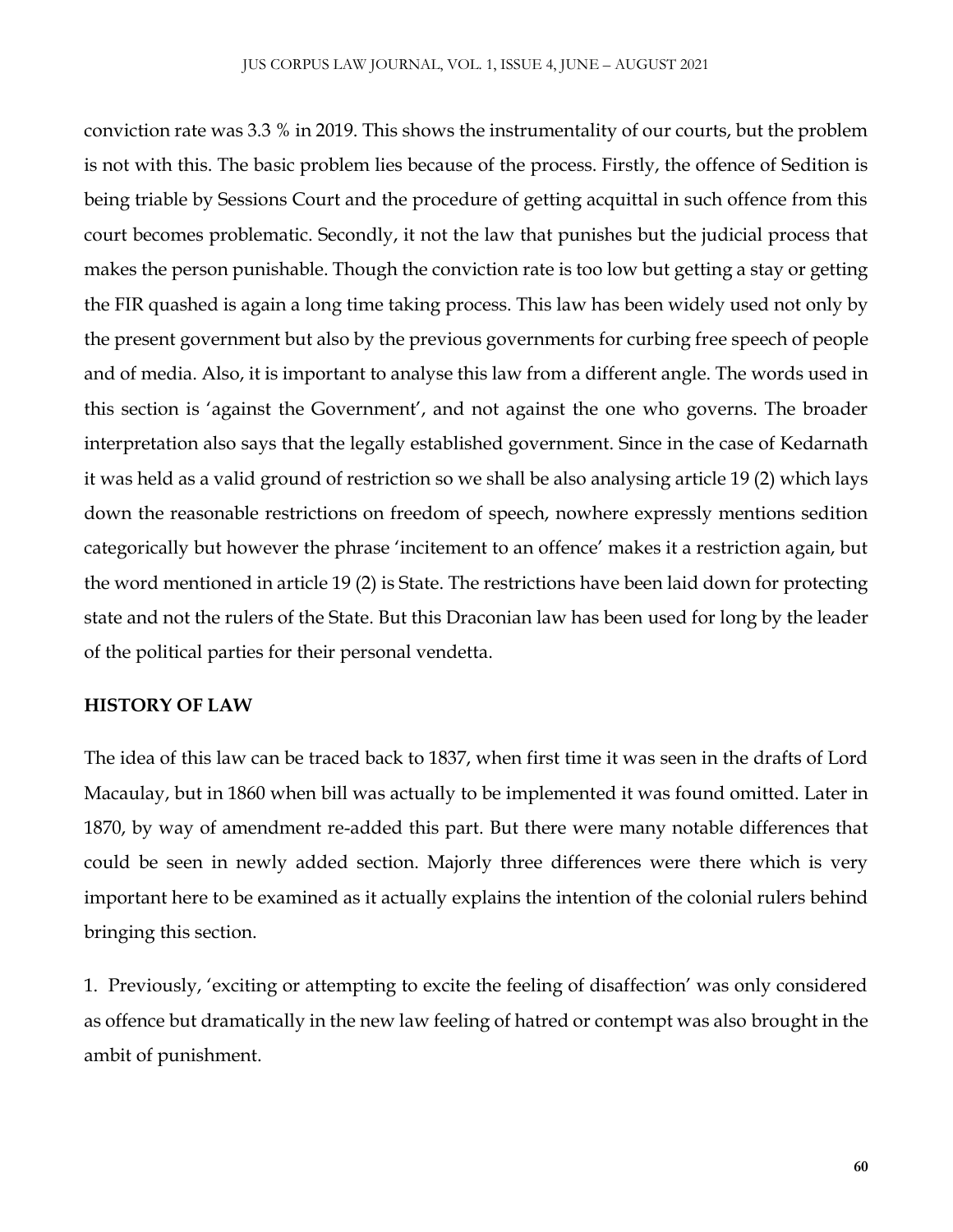2. The object of punishment in the old law was 'government' but new law witnessed 'Her Majesty' also falling in the realm.

3. And the most interesting part the old law fell under the name of 'Exciting Disaffection' but the new law fell under a new name 'Sedition'. And thus a new disastrous law took its birth in our country.

After the first war of Independence<sup>4</sup>, the seed of colonial nationalism was already shown. After which the various political leaders started raising their voices to unite India to fight against the British colony. The propagation of 'Drain of Wealth Theory<sup>5'</sup> explaining how the Britishers were exploiting India economically, which spread far and wide was the next setback of the colonial ruler. But the most problematic thing for Britishers, which James Stephen referred as 'bugbear' while introducing this bill was the Wahabi Movement.

Sedition law was basically introduced to trample off the Indian Nationalist leaders having the dissenting opinions. Post Tilak's trail, this law became more stringent. There was insertion of new words 'hatred' and 'contempt' in this definition of sedition. Tracing the history of first known trial, Queen Empress vs. Jogendra Chunder Bose<sup>6</sup> in the year 1981 in which Mr. Jogendra, Published an article in the magazine, Bangobasi, criticising the Age of Consent Act, 1893 which the then government found to be creating disaffection. Next, in the Case of Queen Empress vs Bal Gangadhar Tilak<sup>7</sup>, where Tilak commorated the killing of Afzal Khan, which according to government resulted in assassination of WC Rand and Lt. Ayerst. The Great leaders of India viz. Balgangadhar, Gandhiji, Annie Besant , Maulana Azad and many more have been the real sufferers of this draconian law, and so the leaders of India which was going to be Independent actually felt the the evil of this law and this being the reason why the credit must be given to KM Munshi who moved the proposal to remove the word sedition from the Constitution and instead use the phrase like 'which undermines the security of , or tends to overthrow the state'

 $\overline{\phantom{a}}$ 

<sup>4</sup> India Today Web Desk, 'India's first war of independence: All you need to know on its 160th anniversary' (*India Today*, 10 May 2016) [<https://www.indiatoday.in/education-today/gk-current-affairs/story/indias-first-war-of](https://www.indiatoday.in/education-today/gk-current-affairs/story/indias-first-war-of-independence-322576-2016-05-10)[independence-322576-2016-05-10>](https://www.indiatoday.in/education-today/gk-current-affairs/story/indias-first-war-of-independence-322576-2016-05-10) accessed 16 May 2021 5 *Ibid*

<sup>6</sup> *Queen Empress v Jogendra Chunder Bose* (1892) ILR 19 Cal 35

<sup>7</sup> *Queen Empress v Bal Gangadhar Tilak* (1897) ILR 22 Bom 112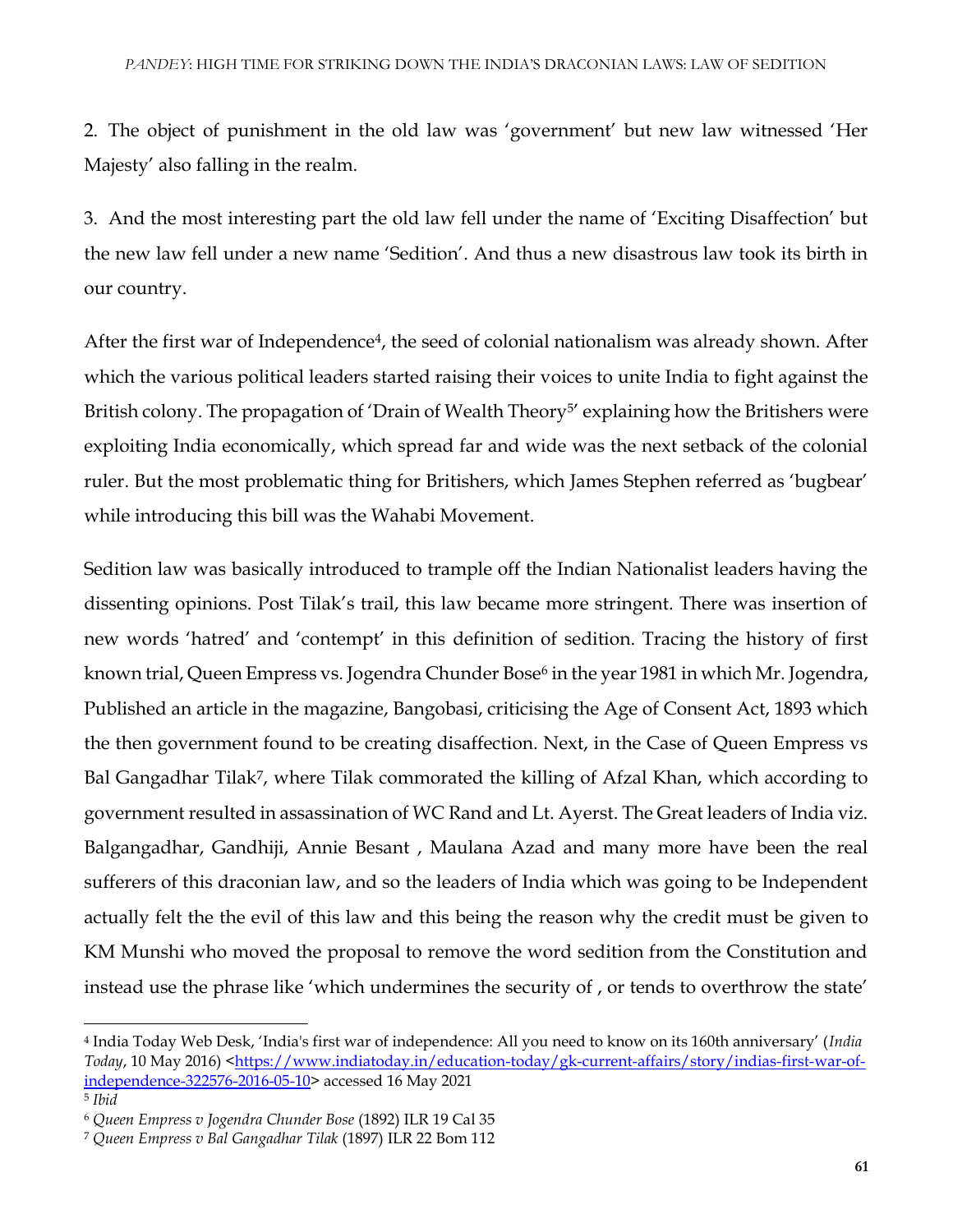where he highlighted the major issues in this, how this law has been misused to supress the people of country by the colonial rulers. His proposal was though accepted unanimously which led to the deletion of word sedition which occurred in article 13 (2) of the draft constitution before turning as article 19(2) in the final constitution.

In the later legislations though it was praised and courts actually interpreted the laws at various stages but also we will discuss how one law brought back this law in action which again changed the history of India. In Romesh Thapar vs State of Madras<sup>8</sup>, Chief Justice Patanjali Shastri who is referred as one of finest judges in the history of India., notably quoted the intention of drafting committee behind removing the word sedition from article 19(2), which he connected with the case he was dealing with $9$  as any comment or criticism against the government cannot be considered as exciting disaffection. or bad feelings towards it, is not to be regarded as a justifying ground for restricting the freedom of expression and of the press, unless it is such as to undermine the security of or tend to overthrow the state.

These were the times when the courts were of very clear stand of holding the sedition law as unconstitutional, later in the case of Debi Soren vs State of Bihar<sup>10</sup>, Patna HC upheld Constitutional Validity of Section 124 A which eventually paved the path for pushing this section into Constitutional Test.

## **The Kedarnath Case**

The Case of Kedarnath shall be considered as a 'disastrous' case in my opinion. Though it set out the boundaries for penalising under the sedition law but what more important is , this case brought sedition 'the draconian law' back to life. Prior to this in many cases this law has been declared unconstitutional, but in this case perhaps the fine judges of the apex court were reluctant to accept the rationality of our constitution makers behind repealing the provision. May be the reason could be that these bench of judges were not the real sufferers of this law so the dark truth was not visible to them. The five Judges bench headed by CJI Bhuvaneshwar

 $\overline{a}$ 

<sup>8</sup> *Romesh Thapar v State of Madras* AIR 1950 SC 124

<sup>9</sup> *Ibid* 

<sup>10</sup> *Debi Soren v State of Bihar* 1954 Cri LJ 758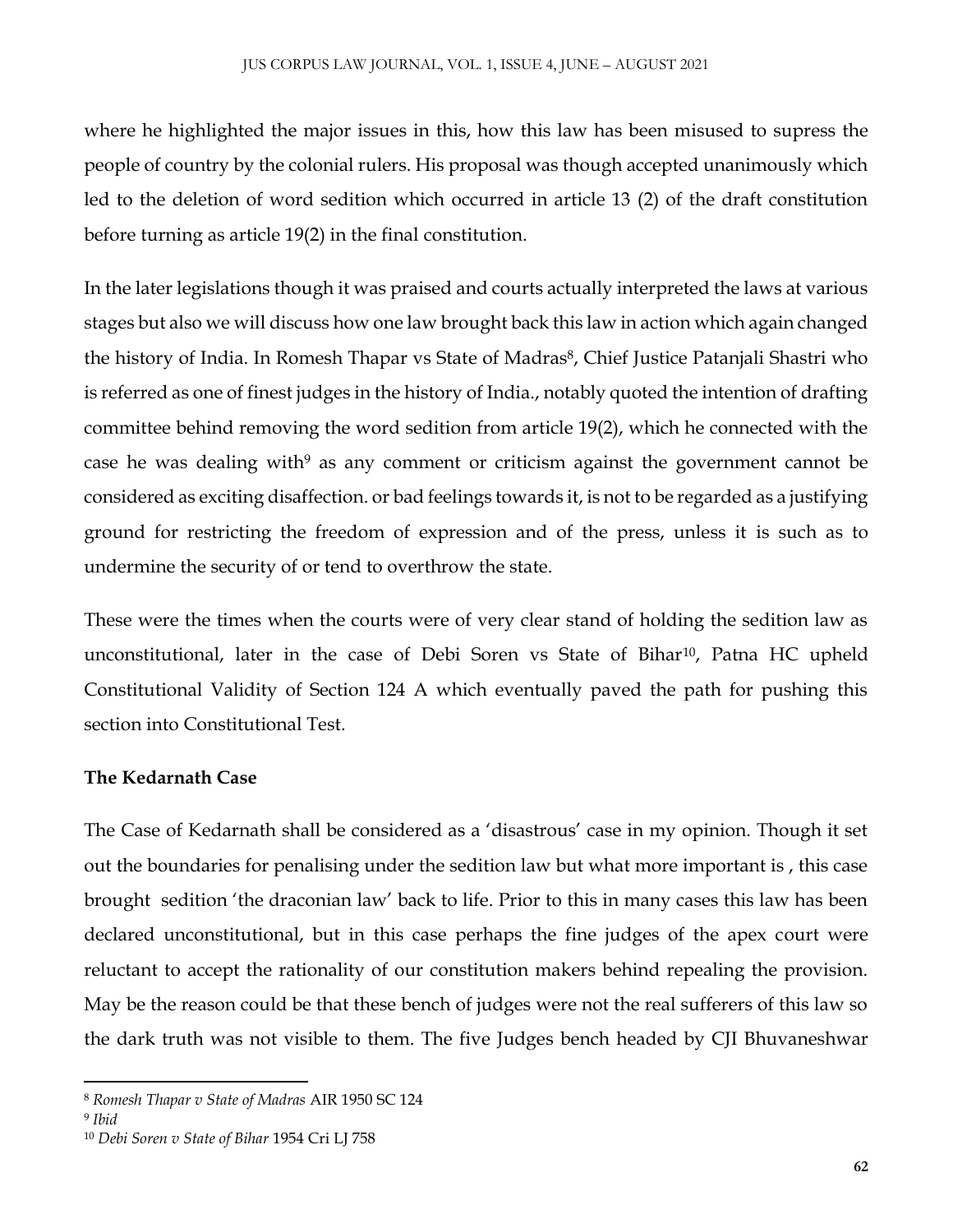Prasad Sinha said that vilifying or condemning the government which incite or have tendency to disrupt public order cannot be considered as sedition. If this would be amount to sedition, then this may make the cartoonist, columnist jobless. In the Court's opinion, this law shall be used to maintain a proper balance between individual fundamental freedom and interest of public order. In this case, SC examined that whether intemperate speech delivered by a member of the Forward Bloc was seditious. The court held that speech or writing in which 'subverting the government by violent means' is implicit—including talk of 'revolution'—is seditious. So, not just incitement, even a failed attempt to incite is an offence. To save this offence, this was brought under the restrictions of public order, which again laid the way for its misuse in future and can also be seen as a part going against the spirit of constitution.

However, there are some important principles laid down in this case which needs to be looked upon:

\* SC drew the distinction between the expression 'the government established by the law' and the person for time being engaged in carrying on the administration.

\* The acts within the meaning of this section which may have effect of subverting the government by bringing that government into contempt or hatred or creating disaffection against it, would be in the ambit of punishment.

\* Any comment, however strong it may be which expresses disapprobation of actions of Government, without exciting those feeling shall not be penalised.

\* A citizen has freedom of speech and also right to criticise the government, so long as it does not incite people against the violence.

\* Reading the act in to along with explanations, it becomes clear that this section is aimed at penalising the acts that have intention or have tendency to create disorder or disturbance of public peace by violence.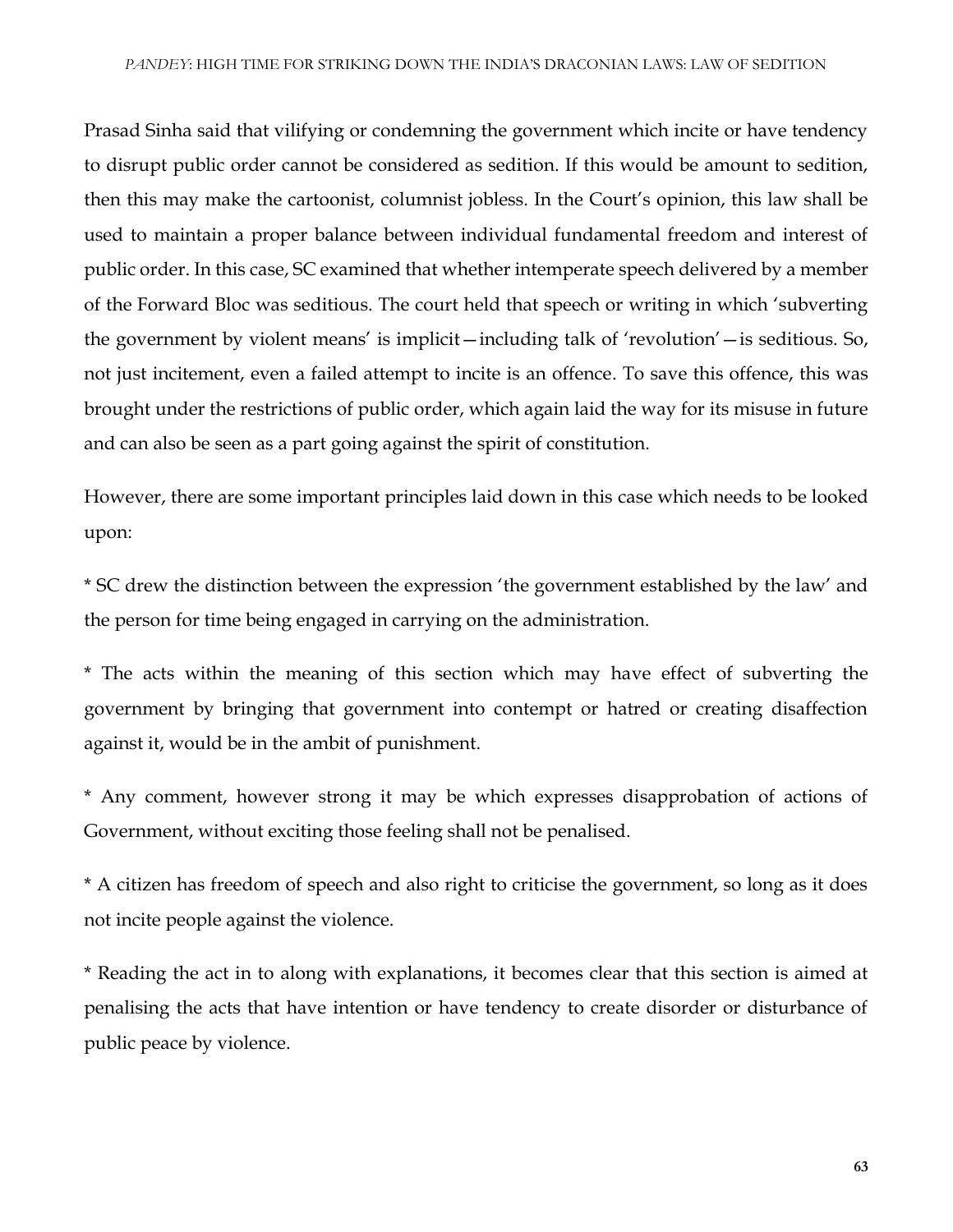\* It is only when the words, written or spoken etc. which have pernicious tendency or intention of creating public disorder or disturbance of law and order that law steps in to prevent such activities in the interest of public order.

These observations made in Kedarnath case has though impacted this section but it has opened the window for the government for supressing the free speech by different means. The data provided of 3.3 % conviction in these cases expressly makes this thing very clear and establishes the point. But, it becomes also very important to analyse the aftermath cases of Kedarnath, in which SC has been instrumental and which has been a keen observer of this law.

### **Impact Post Kedarnath Case**

In Balwant Singh vs State of Punjab<sup>11</sup>, where charge of sedition was imposed, Supreme Court made it clear that merely raising Pro-Khalistan slogan cannot attract this section.

In another important case of Bilal Ahmed Kaloo vs State of Andhra Pradesh12, the apex court realised the backdrop of this section and said that this section is been casually invoked just to infringe liberty of citizens

In a landmark case of Shreya Singhal vs UOI13, apex court said that advocacy and discussion howsoever unpopular they may be are part of article 19(1) unless there is actual instigation.

But, amidst these discussion I would like to put a special emphasis to year 1974, when this section was made a cognizable offence. This act made this section more draconian as it is today. Researching all over the internet, we can find hundreds of blogs which says about the current political party being very ruthless with this section. However, in my research I have tried to be free from the political debates but I find this need of this hour to mention that what the then government did in 1974 cannot be justified as it has increased the legal complications for the one who is been charged. Chitranshul Sinha writes in *The Great Repression* that, Kedar Nath "does not provide for pre-arrest requirements and compliances". That is, any person arrested for

 $\overline{a}$ 

<sup>11</sup> *Balwant Singh v State of Punjab* (1995) 3 SCC 214

<sup>12</sup> *Bilal Ahmed Kaloo v State of Andhra Pradesh* (1997) 7 SCC 1

<sup>13</sup> *Shreya Singhal v Union of India* (2013) 12 SCC 73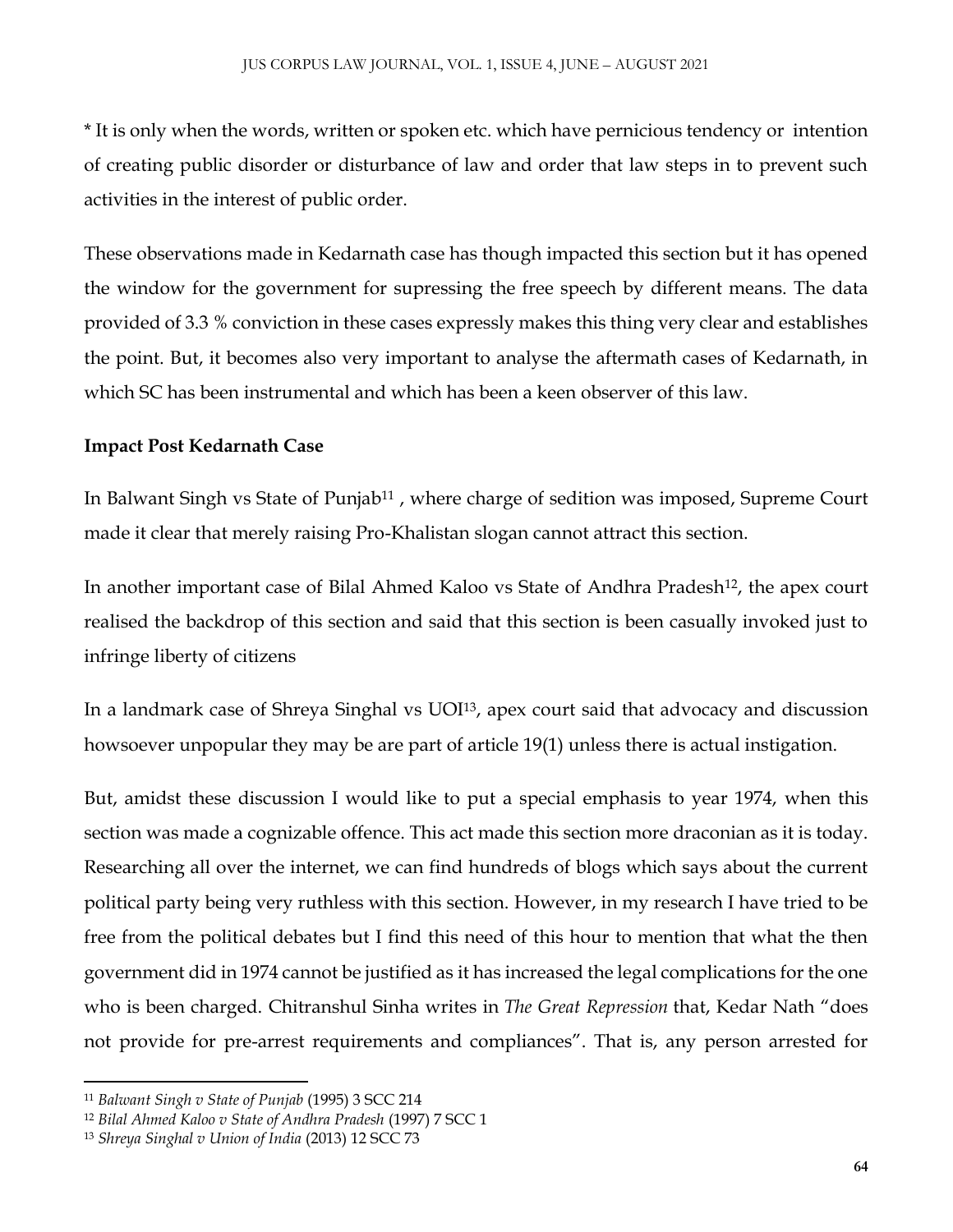sedition will have to obtain bail, attend proceedings, make themselves present for investigations, etc. before the charge-sheet is filed or the case is closed. Lack of guidelines on arrest and inquiry gives further room for abuse of this law.

Post Kedarnath Judgement the plethora of cases proves that state while imposing this charge often fails to revisit the judgement of the case particularly the part which distinguishes the government established by law and person time being in the place carrying administrative function. The very existence of state will be in jeopardy if the government established by law is subverted. Justice UU Lalit in a recent case of sedition said that this observation in Kedarnath case requires further clarifications as state and government cannot be regarded as same. He further quoted that government come and go but Indian state is a permanent entity. Criticism of ministers cannot be equated with disaffection against the state.

#### **CONCLUSION**

This law has curbed the free speech of citizens but this law has mostly affected the freedom of media and also the people raising voice against government policy. This law has been used as a tool by intolerant governments to perhaps hide the failures but at many points these act reveal the actual malice behind imposing these sections. Picking the recent examples of JNU, Disha Ravi, or other examples where government has imposed these section to supress the free speech. However, some speech have been so harsh but they obviously cannot fall under the ambit of sedition. No wonder why Gandhiji referred section 124A as 'prince among political sections of IPC designed to supress free speech'. This debate has taken air in these recent times as two petitioners Kishorechandra Wangkhemcha and Kanhaiya Lal Shukla has approached supreme court in April 2021 challenging the constitutional validity and proving it to be in violation of article 19(1)(a). The Supreme Court in this case has seeked response from Centre in this regard. The two journalist alleged that they were charged under this section for raising voice against their state and central government and then they were arrested for posting a cartoon on their Facebook profile. Recently, retired Judge of Supreme Court, Justice Deepak Gupta, said that this law is widely misused and cases of its misuse are exponentially increasing. In an Interview to *The Wire,* he also narrated the cases of JNU Incident, Case of Disha Ravi, and Farmers Protest